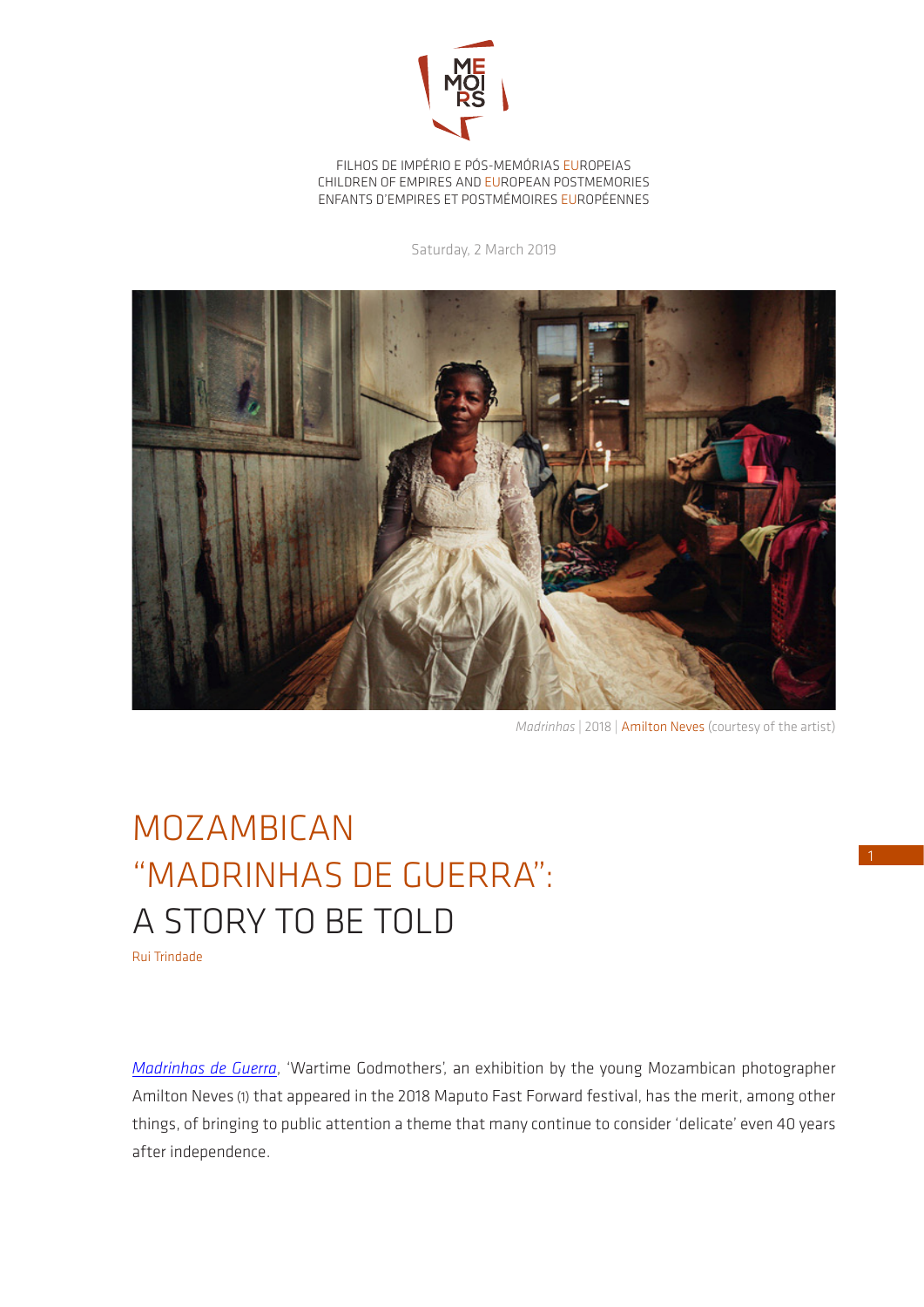

That Neves' very subjects – the Mozambican women he photographed – refused to attend either the opening of the exhibition or an organized debate on the subject tells us something about the discomfort that the theme still engenders. The (little) media coverage the exhibition received was another eloquent symptom of this discomfort: circumstantial references to the exhibition appeared in the press but there was no attempt to develop the subject or even interview the 'Godmothers' themselves.

Apart from Amilton Neves, Luis Loforte (a Mozambican who had been a member of the Portuguese colonial army) and the historian António Sopa spoke at the debate.The discussion made clear the total absence of historical investigation worthy of that name into the National Women's Movement (1961- 74) initiative that saw women participate in the colonial war as "*Madrinhas de Guerra.*" Their role was to support Portuguese soldiers on the front lines.

The exhibition had a long gestation period. As Neves explained to Christine Cibert (2), the curator, in the exhibition text: "the idea came to me because of a famous speech by Samora Machel in which he says: 'In the long term, the *Madrinhas de Guerra* are *explosive*, we must end this organization in our society.' When we asked our mothers or aunts about the *Madrinhas*, they did not want to talk about it. They just said it was something that had happened, but didn't go into detail. That is why I decided to engage with this almost-forgotten topic so that it is not just the older generation who remembers, or assimilated people or former soldier. Everyone should know this history, and yet most people are completely unaware of it."

Amilton Neves began by looking for information and researching in photographic archives. But the turning point in this process (which had been unproductive) and the real trigger for the photo project he had conceived happened almost by chance: "One day I met a person who had belonged to the Portuguese Army, who had had a Mozambican *Madrinha* who was still alive and lived in Mafalala (a neighbourhood in Maputo). He took me there to meet her (she has since died) but it took me three years to convince her to let me take a picture of her. It was only then that I became determined to take the project forward. More than anything because it was a huge challenge. After letting me photograph her, she introduced me to other *Madrinhas*. Over the next three years I visited 50 other *Madrinhas*, who still live in Maputo, and who I went to photograph."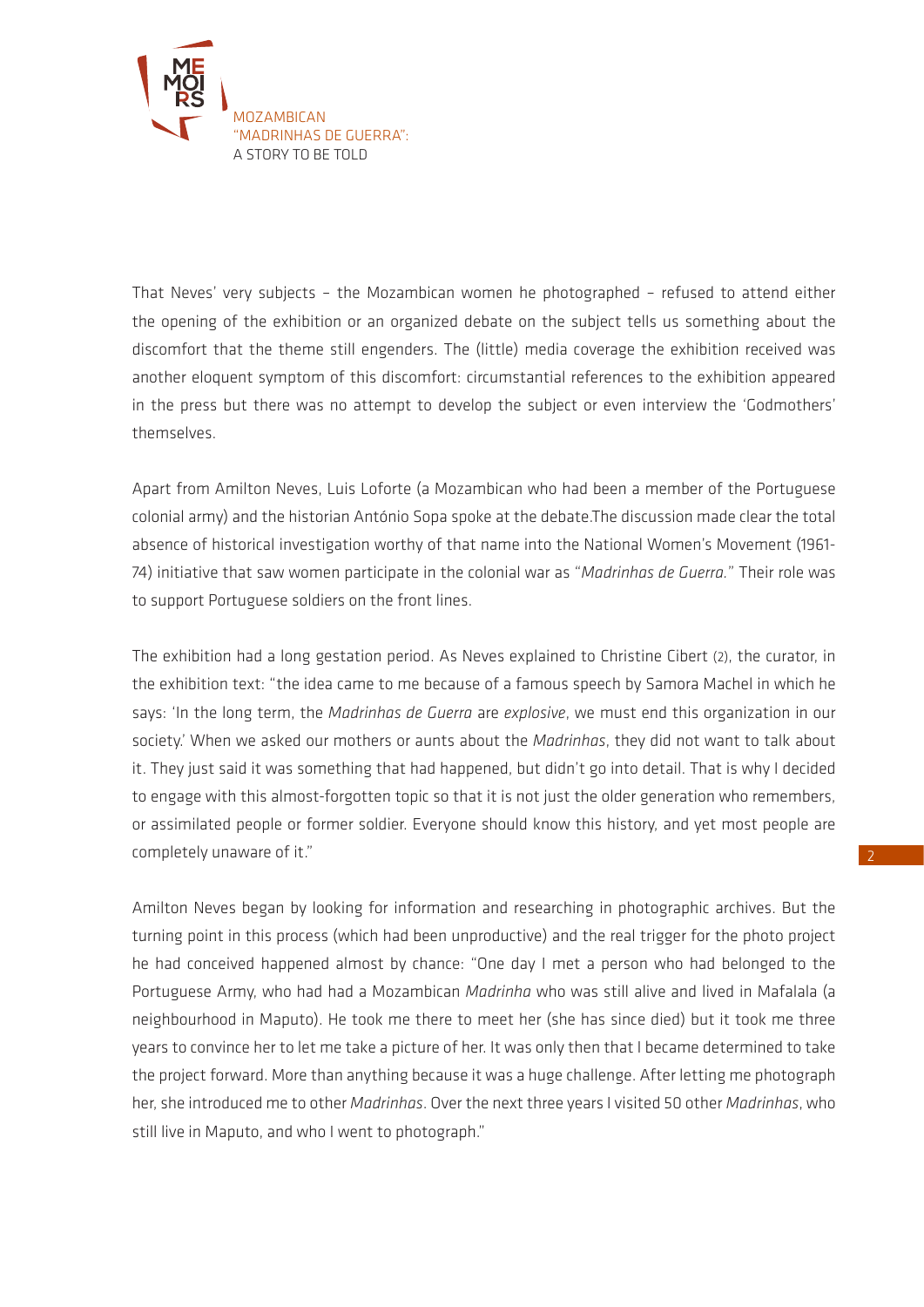

In the post-independence period, these *Madrinhas* immediately became blacklisted as people who had "compromised" with the colonial regime, and were marginalized and ostracised in Mozambican society. Many fell into poverty or at least into a state of a precarity in which they still live. And over the years a blanket of silence has grown over this history.

Somewhat surprisingly, the exhibition, on show until the end of February in the Maputo Fortress, has proved to be an unexpected success with audiences. The reasons for this attendance are clearly worth studying, even though a significant number of visitors are from younger generations. (This was also clear at the debate, where many students were eager to learn more about this episode in the country's history). But one of the reasons for this success, if not the main one, lies in the images' force, in the disturbing way these women challenge us.

As Christine Cibert writes, "Thanks to the work of Amilton Neves, we are led to participate in a very personal and intimate journey. We cross old wooden or zinc walls, and small, modest doors and go into the dilapidated houses of elderly Mozambican women. It is in this private space that we will meet them, get to know their life, revisit their past and listen to history of this muffled episode in the history of Mozambique. But who are these women? How old are they? What are their names? What are their lives like? The atmosphere of these spaces seems at once timeless, silent, calm and stripped bare. But what does that silence really signal? Nostalgia? Fear? Shame? Rage? Guilt? Is it just shyness? Or also resignation? Or relief? Is there a desire to laugh or to cry? What is the true extent of their sense of loss? The loss of their past, their lives, their reputation, their dignity, their love? Will they agree to speak with us, to give voice to the feelings that they have carried for so many years hidden deep inside? Will they agree to share their testimony with us before it is too late, and it is forgotten, or will their stories live on? Regardless of all they may have lived or done - and even in their harsh living conditions - these elderly women remain beautiful, elegant, dignified, and inspire in us a compassion not unlike that which we feel for our mothers, grandmothers, aunts. It makes us want to take care of them, protect, cherish and embrace them."

Thanks to this photo-documentary project, Neves has finally raised an issue that for too long has been shrouded in obscurity. Hopefully, the book that the photographer intends to publish of the material he has collected over the years will represent an opportunity to begin to contextualise this subject historically.